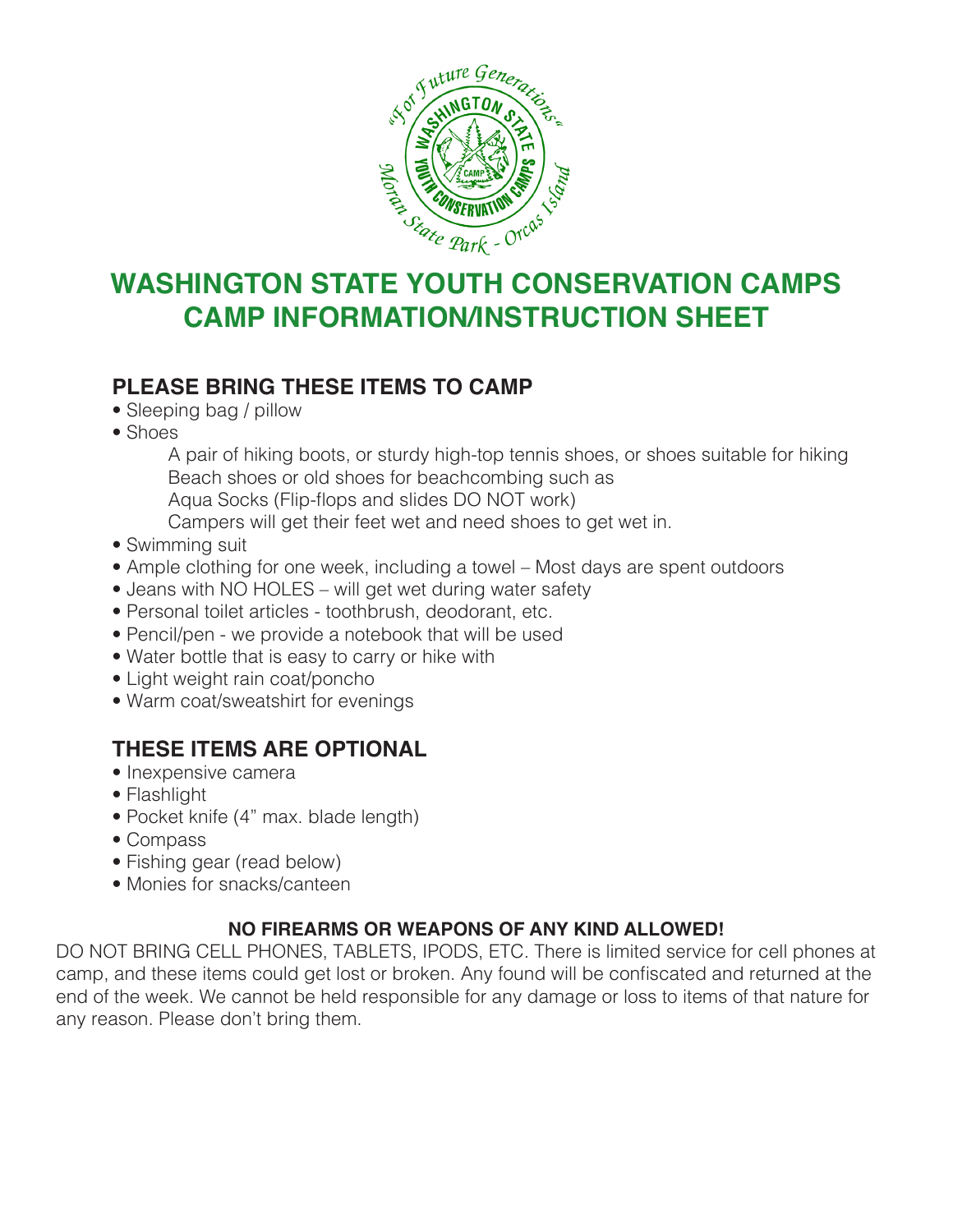# **WASHINGTON STATE YOUTH CONSERVATION CAMPS CAMP INFORMATION/INSTRUCTION SHEET**

Sleeping bags, suitcases, or any other item you do not intend to carry while on the ferry, must be securely tagged. If personal fishing gear is brought to camp, it must be separate from your baggage and also properly marked. There will be poles and rods at camp for checkout during free time.

#### *Please be aware that staff members of the Washington State Youth Conservation Camps are not responsible for the loss or theft of personal items while at camp. It is therefore wise not to bring anything valuable.*

**The ferry will leave Anacortes for Orcas Island at approximately 12:30 PM on**

Girls Camp - Sunday morning, July 19th Boys Camp – Sunday morning July 26th

We therefore request that **all campers arrive between 10:30 and 11:45 AM for registration**. Ferries have been known to leave early, **so please arrive no later than 11:45 AM.** After registration, you will be subject to all camp policies and to the instructions of the camp director and staff for the duration of camp until your parent or guardian retrieves you at the end of the session. You will be expected to comply as requested at all times for your own well-being as well as for the safety of other campers. You may wish to review the camp policies and consequences carefully before you arrive.

**PLEASE BE ON TIME!** Lunch will **NOT** be provided on day one. Make sure you have eaten before boarding the ferry. Breakfast will be provided on the final day.

> After camp, campers will arrive back at the Anacortes State Ferry Dock on Saturday at approximately 1:00 pm: Girls – Saturday July 25th Boys – Saturday August 1st At that time, campers will be formally released to their parents/guardians, or to whomever they have previously been designated.

**Remember:** The organization or person who has sponsored you has made a substantial financial investment in your week at camp. If for any reason you find that you will be unable to attend, you should contact your sponsor and the camp director well in advance so that we don't expect you at the ferry landing and another camper can be offered the scholarship. **No refunds are given AFTER JULY 1, 2020 and/or for no-shows at the ferry dock.** 

**ALSO:** If any camper, for any reason, must leave the island prior to the end of camp, it will be the responsibility of the parent or sponsor to come to the camp to retrieve the camper.